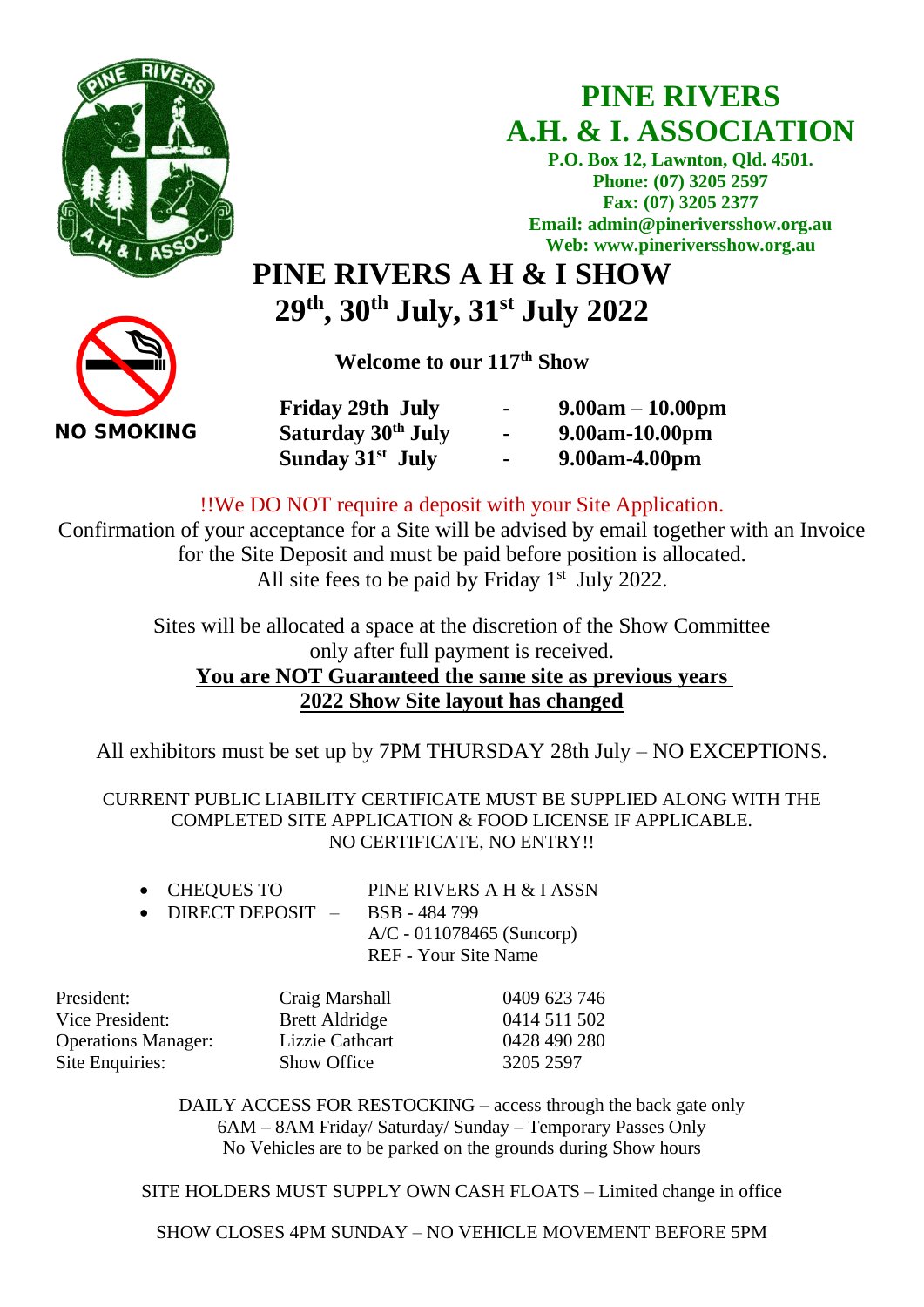#### *Serving the People of Pine Rivers* A.C.N. 010 160 728 PLEASE COMPLETE AND RETURN WITH DEPOSIT

| All applicants for exhibits/display/sale sites must specify what their respective lines include, and said<br>products must be strictly adhered to.                                                                                                                                                                                                                                                                                                                                                                                                                                                                                                                                                                                                                                                                                                                                                                                                                                                                                                                                                            |  |  |
|---------------------------------------------------------------------------------------------------------------------------------------------------------------------------------------------------------------------------------------------------------------------------------------------------------------------------------------------------------------------------------------------------------------------------------------------------------------------------------------------------------------------------------------------------------------------------------------------------------------------------------------------------------------------------------------------------------------------------------------------------------------------------------------------------------------------------------------------------------------------------------------------------------------------------------------------------------------------------------------------------------------------------------------------------------------------------------------------------------------|--|--|
|                                                                                                                                                                                                                                                                                                                                                                                                                                                                                                                                                                                                                                                                                                                                                                                                                                                                                                                                                                                                                                                                                                               |  |  |
| <b>ENTRY PASSES</b><br>Exhibitors receive three non-retainable passes per day to enter the Show. (1 per meter thereafter) Extra passes may be<br>purchased at the show office at \$10 ea.                                                                                                                                                                                                                                                                                                                                                                                                                                                                                                                                                                                                                                                                                                                                                                                                                                                                                                                     |  |  |
| <b>SITE REQUIREMENTS:</b><br>(Mark an "X" in the box/es of requirements for site, and specify required meters/qty/nights)                                                                                                                                                                                                                                                                                                                                                                                                                                                                                                                                                                                                                                                                                                                                                                                                                                                                                                                                                                                     |  |  |
| EXTERNAL  Metres, at \$100/m (min. 3 metres, costing min. \$300)<br>Please note that sites are 3 (three) metres deep, (e.g. a 4 meter wide site at 4mx3m will cost \$400).<br>Sites deeper than 3 meters, <i>if available</i> , will incur an extra charge. Must trade until 9pm.<br>FOOD PREPARATION/COFFEE VANS & SHOWBAGS  Metres, at \$125/m<br>(min. 3 metres wide, costing min. \$375) Meterage must include length of towbar.<br>NO private vehicles on site unless integral part of site.<br>INTERNAL  Metres Wide, approx. \$85/m (min. 3 metres, costing min. \$255)<br>Please note that sites are 3 (three) metres deep, (e.g. a 4 meter wide site at 4mx3m will cost \$340).<br>NOTE: Internal Sites are supplied with partitioning. Must trade until 7.30pm.<br>*Site Costs do not include power/electricity – power can be added separately below.<br>ELECTRICITY REQUIRED for site (must supply own lead, tagged & tested)<br>Single Phase:  lead socket/s, at \$30 per socket (for 3 days of show) Number monitored<br>Three Phase:  lead socket/s, at \$100 per socket (for 3 days of show)v |  |  |
| $\mathcal{C}$ AMPIN $G -$ Conditions apply limited availability. Contact will be made individually as to                                                                                                                                                                                                                                                                                                                                                                                                                                                                                                                                                                                                                                                                                                                                                                                                                                                                                                                                                                                                      |  |  |

 CAMPING – Conditions apply, limited availability. Contact will be made individually as to camping requirements.

I acknowledge that I have read & understood the *Space Contract Conditions AND Attachment* listed on page 3 and 4 of this document and agree to abide by them. Failure to abide by all conditions may result in disciplinary action from the Board of the Pine Rivers AH & I

Signed:…………………………………………………………………Date……………………………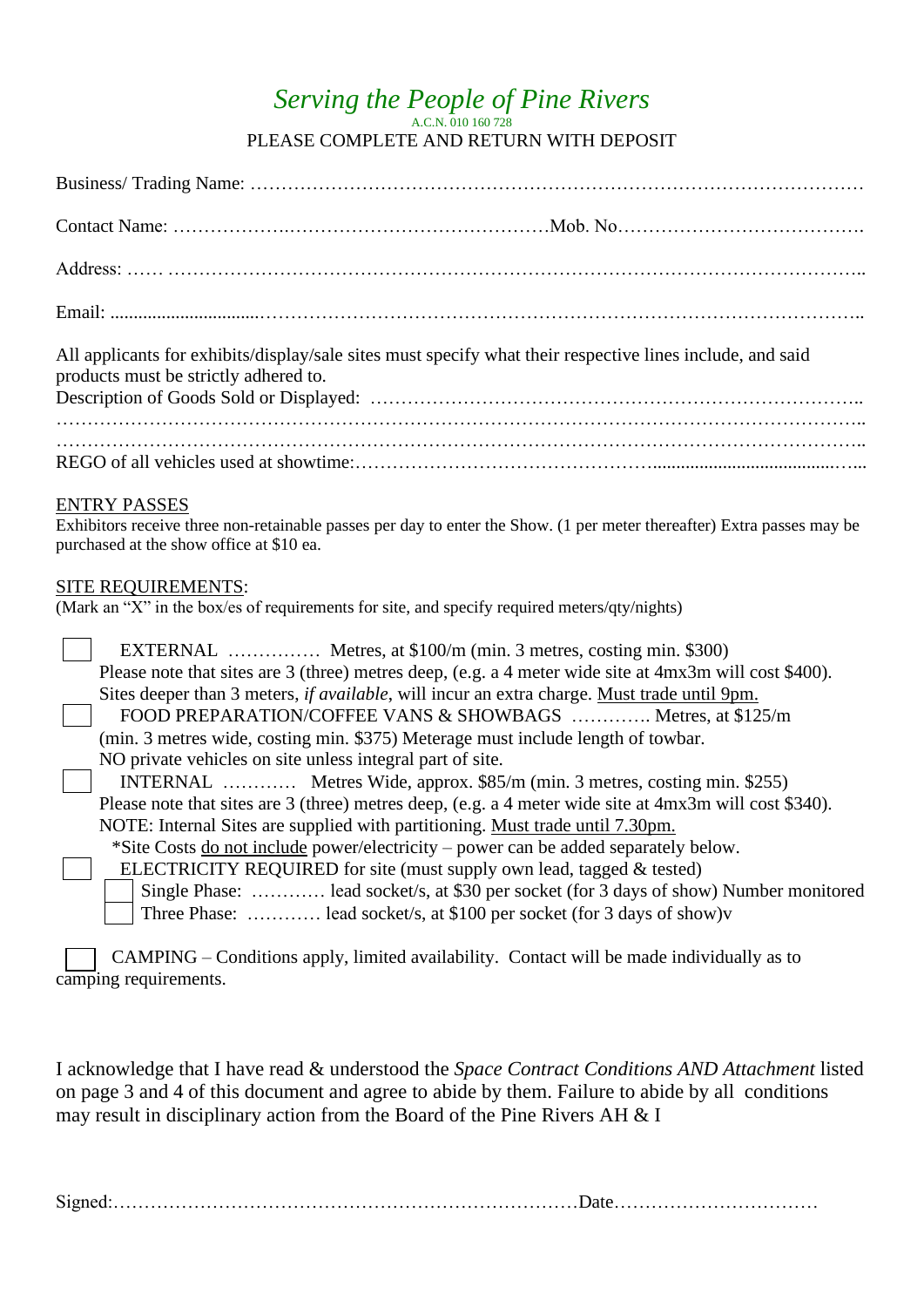## **PINE RIVERS SHOW – 29th, 30 th & 31st July 2022**

## SITE CONTRACT CONDITIONS

Vendors of the Pine Rivers Show MUST comply with the latest QLD Health advice at the time relevant to the SHOW

1. Remittance of the full amount as stated in application MUST be paid to the Show Society NO LATER THAN FRIDAY 1st July 2022. If the required remittance is not received by this date, the Society reserves the right to re-let the space as the Association may determine and this contract shall be voidSpecific frontage measurements, including towbars must be nominated, failure to provide the correct measurements will void your application

2. Lodgement of application is not verification of site as the number and type of exhibits are strictly limited. You are NOT guaranteed to have the same site as previous years, as all sites are rotated regularly. All accepted exhibitors will receive written confirmation of site by email and an invoice for deposit will be forwarded to the above email provided by the applicant.

3. POWERED SITES MUST HAVE their displays/vans in place by 12noon THURSDAY 28<sup>th</sup> July 2022 – NO EXCEPTIONS. All extension leads MUST be flown above ground or covered as per regulations set down by Department of Health & Safety. UNPOWERED SITES must be in place by  $7 \text{pm THURSDAY } 28^{\text{th}}$  July  $2022 - \text{NO EXCEPTIONS}$ .

If the Pine Rivers Show is cancelled due to Covid shut down a refund will be offered

4. The Association accepts no liability for damages to exhibits by loss, damage, theft, fire, rain, storms, strikers, riots, profitability, or any cause whatever. Insurance for loss or damage is the responsibility of the exhibitor. Pine Rivers A H & I Assn is not responsible for Site Holder's rain insurance or the profitability of your business during the show.

5. CURRENT PUBLIC LIABILITY CERTIFICATE REQUIRED BEFORE ACCESS TO GROUNDS. NO CERTIFICATE – NO ACCESS. Food license required where applicable.

6. Displays, stalls or fixtures may not be removed or dismantled before 4pm Sunday  $31<sup>st</sup>$  July 2022. FAILURE TO OBSERVE THIS MAY LEAD TO EXCLUSION FROM FUTURE SHOWS.

7. It is the responsibility of the exhibitor to remove all commercial rubbish from their site and place in bins provided. Cardboard to be flattened and placed in cardboard recycle bins by exhibitor. All sites must always be in a clean, tidy condition during the show. EXHIBITORS MUST BRING OWN BINS IF REQUIRED, NO BINS ARE SUPPLIED FOR EXHIBITORS USE ON THEIR SITE.

#### OIL MUST BE TAKEN FROM SITE AND NOT DISPOSED OF ON GROUNDS. PENALTIES APPLY.

8. Exhibitors' vehicles will only be admitted to the grounds between 6am – 8am Friday, Saturday & Sunday & after 5pm on Sunday. You must display vehicle pass on the dashboard, displaying contact name and phone number clearly. ALL vehicles must be removed from the grounds by 8am each day WITHOUT EXCEPTION.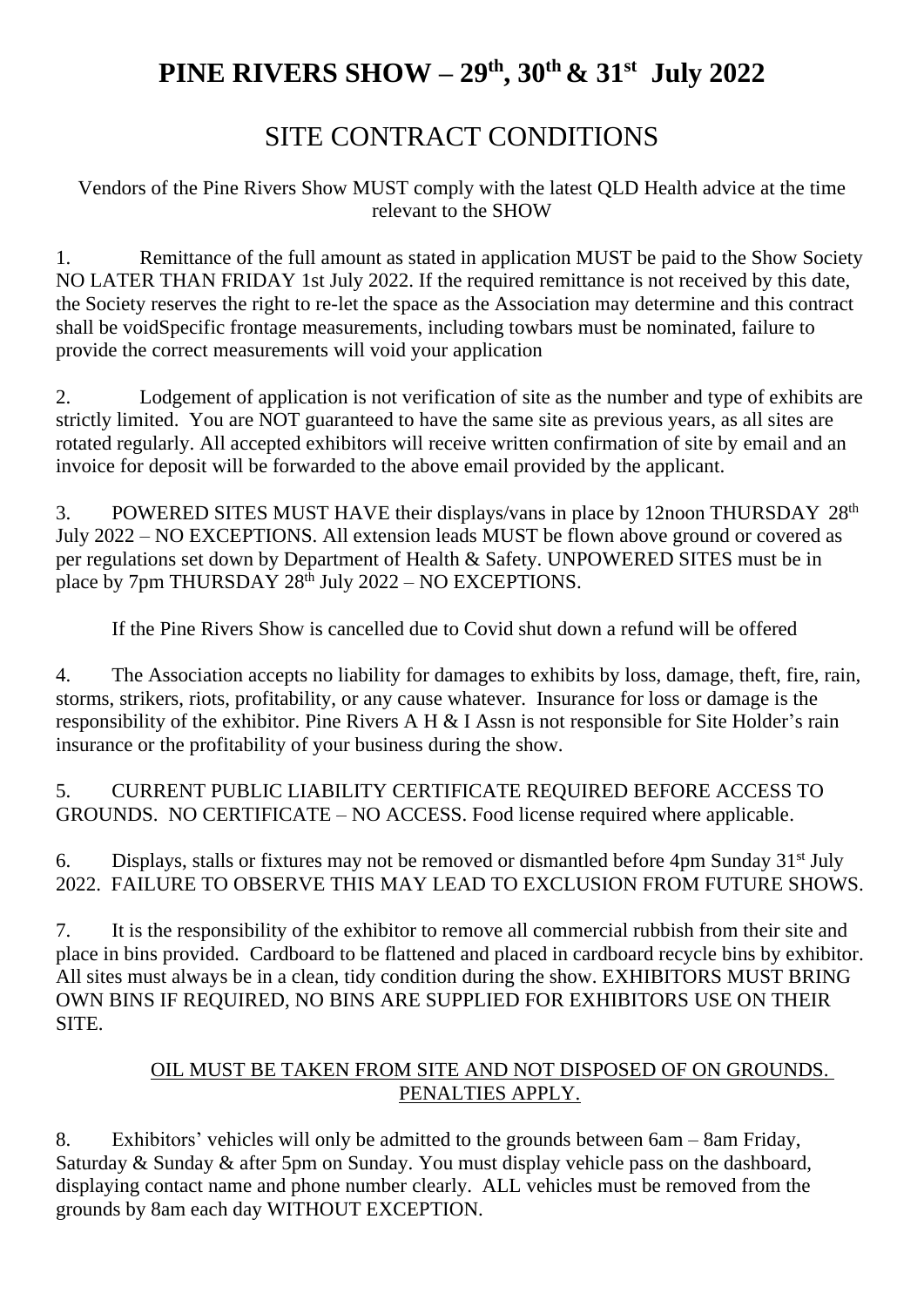9. The exhibitor shall not assign or sub-let any part of the said space without the consent of the Association in writing. The Association always reserves the right to re-allocate space in the interest of providing a better showing of exhibits.

10. The Association reserves the right to postpone or amend the stated dates for the Show, using this right only where circumstances necessitate this action, and without any liability to the Association.

11. FOOD VENDORS You MUST be able to show on demand, a current Licence/Registration issued pursuant to the Queensland Food Hygiene Regulations of 1989, in order to gain admission to the grounds. The Food Outlet MUST be registered, and the operator MUST be licensed and at all times you MUST comply with regulations in force and issued by the Department of Health, Moreton Bay Regional Council Health Department and the Board of Fire Services.

12. Exhibitors are reminded that Fairy Floss, Dagwood Dogs, Waffles, Donuts, Toffee Apples and Sno-cones, Cordial based drinks, Dolls on sticks, Inflatable toys & Plush toys shall be sold exclusively by members of the Showmen's Guild of Australasia.

13. LIST OF BANNED ITEMS AT AGRICULTURAL SHOWS \* Drug Related Goods (including Cocaine Kits, Bongs etc.) \*Explicit & Hardcore T-shirts \*Fake Cigarettes \*Fireworks/crackers \*Fuel type fire lighters (Zippo) \*Horn & Trumpets \*Knives (including pen knives) \*Laser pointers \*Metal & wood martial art nunchakus \*playing cards nude or lurid \*Pressure pack snow & fart gas \*Silly string \*Stink Bombs \*Bouncing beans \*Shang-hi/sling shots \*Bomb bags \*Fire wallets \*Water bomb. Toy guns are acceptable; however the following are not:- \*Ball bearing guns \*Eight shot caps \*Pellet guns \*Pop downs(throw downs) Potato guns \*Replica guns (bullet type) \*Roll caps \*Strip caps \*Water pistols over 150mm \*Gel blaster guns. *This list complies with Queensland Chamber of Agricultural Sociesties agreed list of banned items.*

14. Space shall be allocated relevant to each Annual Show and the Association reserves the right to allocate each site each year to whomever it decides.

15. The Association reserves the right to cancel this contract and to retain all monies paid in relation thereto if there is or has been, in the opinion of the Committee, any infringement of any part of the foregoing conditions and/or if the exhibitor does not occupy the said space at the commencement of and during the full period of the show.

#### WE RESERVE THE RIGHT TO REMOVE/TOW ANY VEHICLE/EXHIBITOR WHO BREACHES THEIR SPECIFIED SITE MEASUREMENTS.

16. The Association reserves the right to reject any application for display space or the right to exhibit at its sole discretion and its decision in this regard shall be final. Furthermore, failure to comply with the condition may result in an exhibitor being excluded from participation in future shows